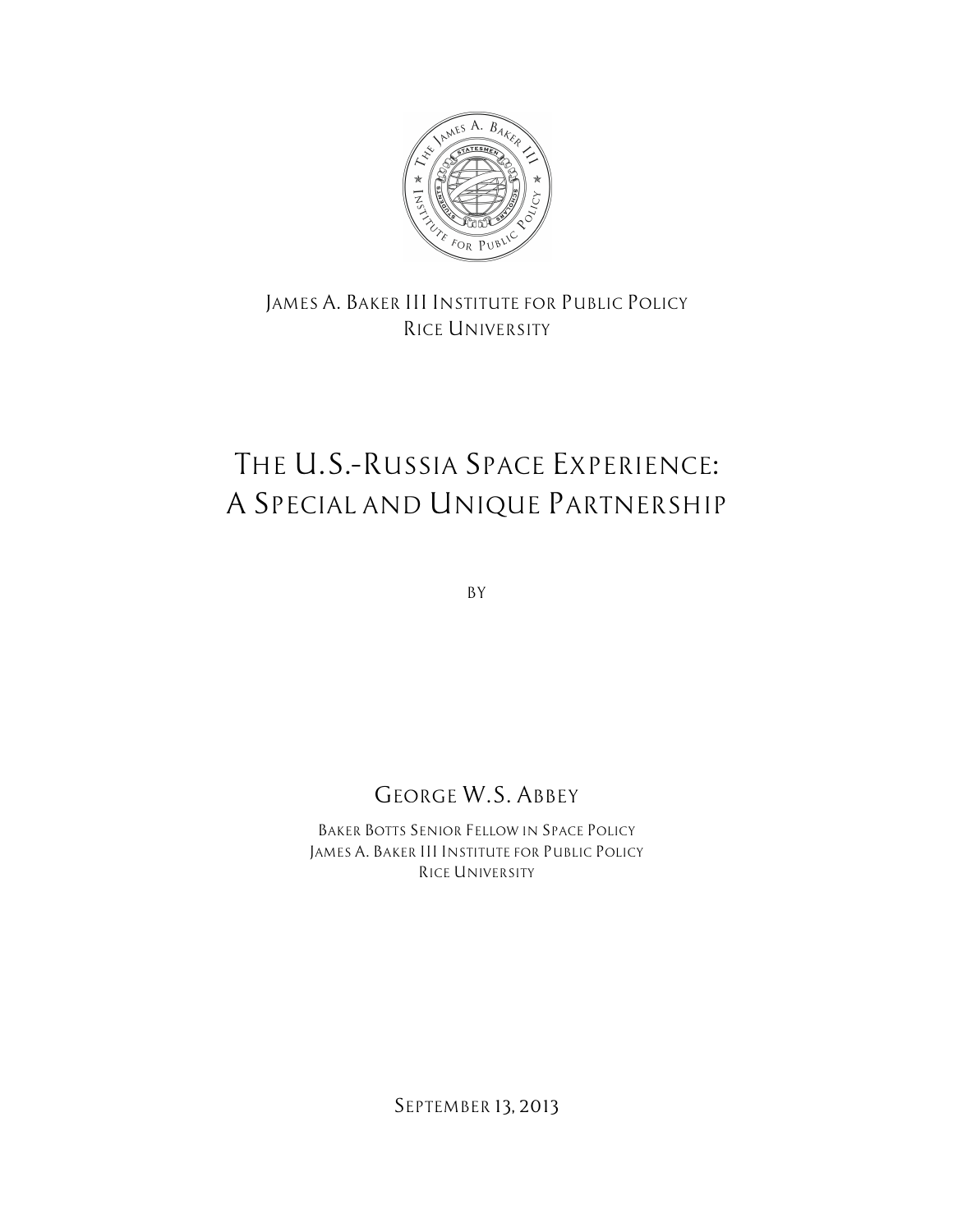*THESE PAPERS WERE WRITTEN BY A RESEARCHER (OR RESEARCHERS) WHO PARTICIPATED IN A BAKER INSTITUTE RESEARCH PROJECT. WHEREVER FEASIBLE, THESE PAPERS ARE REVIEWED BY OUTSIDE EXPERTS BEFORE THEY ARE RELEASED. HOWEVER, THE RESEARCH AND VIEWS EXPRESSED IN THESE PAPERS ARE THOSE OF THE INDIVIDUAL RESEARCHER(S), AND DO NOT NECESSARILY REPRESENT THE VIEWS OF THE JAMES A.BAKER III INSTITUTE FOR PUBLIC POLICY.*

*© 2013 BY THE JAMES A. BAKER III INSTITUTE FOR PUBLIC POLICY OF RICE UNIVERSITY*

*THIS MATERIAL MAY BE QUOTED OR REPRODUCED WITHOUT PRIOR PERMISSION, PROVIDED APPROPRIATE CREDIT IS GIVEN TO THE AUTHOR AND THE JAMES A. BAKER III INSTITUTE FOR PUBLIC POLICY.*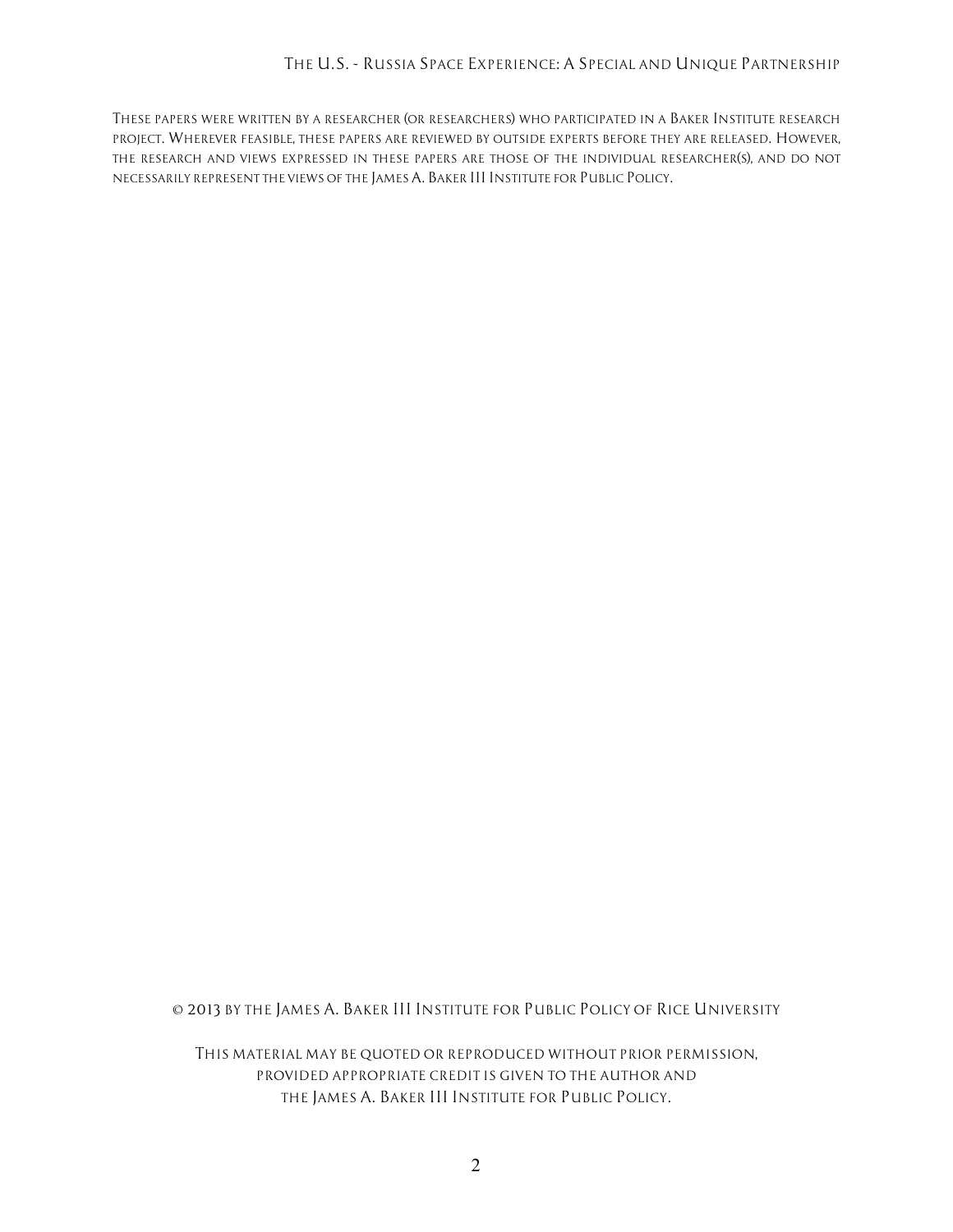This past July marked the second year since the space shuttle last flew in space. Yet there were two Americans on board the International Space Station (ISS). For the first time in the 50-plus years of spaceflight history, the United States is relying on another nation to fly its astronauts to space. One can lament and complain that this is the case, but this is the reality—a surprising reality for many Americans but a fortunate reality for our civilian space program. Born in the shadow of a Cold War, the American civilian space program has haltingly moved into an international collaborative venture. However, it is the Russians with whom we share a legacy of manned space flight. Perhaps, it is this legacy that makes this partnership surprisingly supportive. Our new partner now ferries our astronauts to the ISS, a laboratory built in space at considerable cost by this nation and our international partners. The men and women who work under this collaborative partnership seem oblivious to the many international diplomatic conflicts between the U.S. and Russia. It truly has become a very special and unique partnership. Like it or not, American astronauts are now launched to space from Baikonur, Kazakhstan, on Russian Soyuz spacecraft. Baikonur is located over 1300 miles southwest of Moscow, east of the Aral Sea on the route of the Moscow-Tashkent railway. It lies near the Syrdarya River, one of the major rivers of Central Asia, in a semi-arid zone with a sharply continental climate. It has hot dry summers and frosty winters with strong winds and little precipitation. In the summer, temperatures can go as high as 113° F, and in the winter it can drop down to -40°F. The yearly average temperature is about 55°F. I have had the opportunity to visit Baikonur a number of times and observe launches. In July 2012, I returned to Baikonur to observe the launch of yet another crew to the ISS. The preparations and activities leading up to this launch were typical of past flights from Baikonur, and future crews can expect the same.

It was July 15, 2012, about 8:00 am in Kazakhstan on launch morning, and the Soyuz launch vehicle was in the final stages of its countdown. The temperature was in the 80s with a light breeze blowing. The sky was clear with only one fairly thin high cirrus cloud. Two astronauts and a Russian cosmonaut were waiting to be launched on a flight to rendezvous with the orbiting ISS. The spacecraft and launch vehicle had been rolled out to the launch pad horizontally by rail three days earlier. The rail car had backed up to the launch pad, and the launch vehicle and the spacecraft were erected vertically on the launch pad—the same one that Yuri Gagarin had been launched from more than 51 years earlier, on April 12, 1961.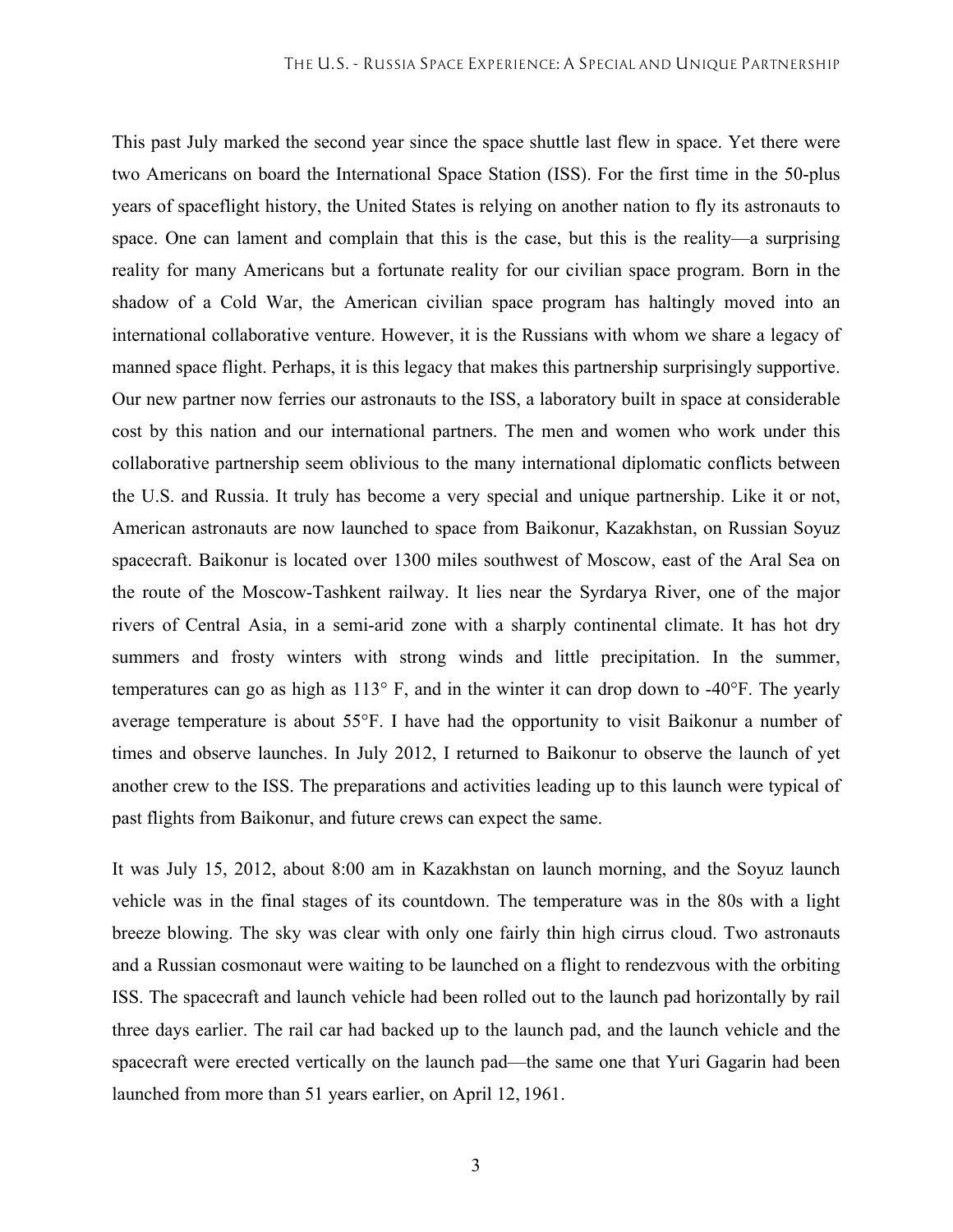The crew had been awakened just after midnight. After eating breakfast they departed from the Cosmonaut Hotel, waving to a large crowd of well-wishers as they headed toward the launch complex and Building 254. They underwent their final medical check-ups and donned space suits in preparation for launch. At a little after 6:30 am they marched from the building and presented themselves to Vitaly Alexandrovich Lopota, president of Energia, and Vladimir Popovkin, director of Roscosmos, and received a formal "go" for launch, a longstanding tradition going all the way back to Gagarin's historic flight.



#### **Photo 1.**

Expedition 32 crew members receive a formal "go" for launch from Vitaly Alexandrovich Lopota, president of Energia (left) and Vladimir Popovkin, director of Roscosmos (right), prior to their launch onboard the Soyuz TMA-05M on July 15, 2012, at the Baikonur Cosmodrome in Kazakhstan. Credit: NASA/Victor Zelentsov

Following the formal approval for launch, with about two hours to go before lift-off, the crew departed from Building 254 for the launch pad. Upon arriving, they waved to the launch team and mounted the ladder leading up to the elevator that would take them to the spacecraft.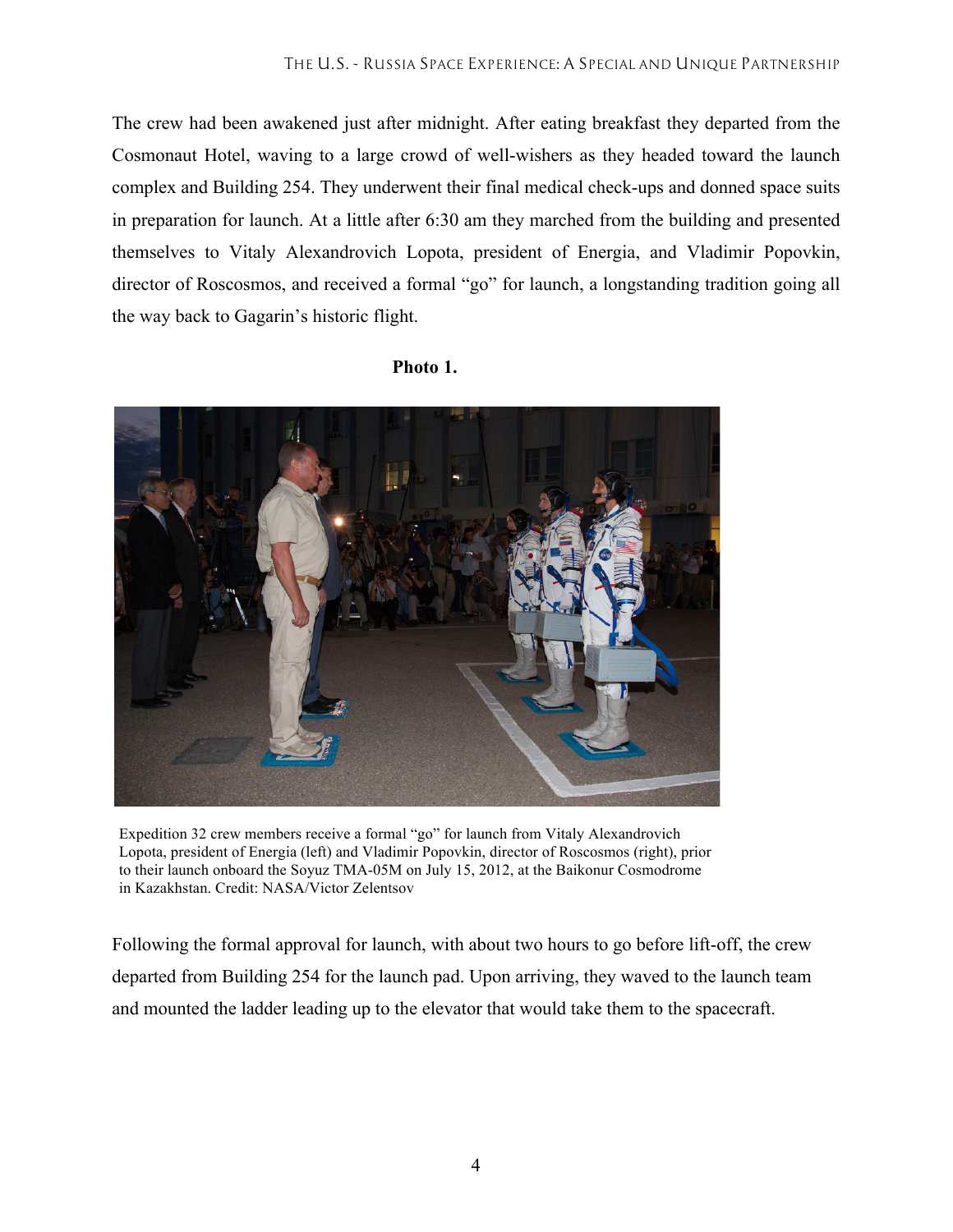#### **Photo 2.**



Expedition 32 crew members prepare to board the Soyuz launch vehicle.

Credit: NASA/Victor Zelentsov

The countdown proceeded smoothly and precisely at 8:40 am, the Soyuz TMA-05M was launched carrying Yuri Malenchenko, Sunita Williams, and Akihiko Hoshide into space to rendezvous with the ISS. It was a flawless launch with the spacecraft silhouetted against a bright blue sky as it climbed ever higher until it pierced through the one high cirrus cloud and became only a bright glow. It had been almost a year since the last space shuttle, Atlantis, had touched down at the Kennedy Space Center on July 21, 2011. Soyuz TMA-05M was the fourth flight of a Russian spacecraft that transported crews to the ISS since that last space shuttle flight.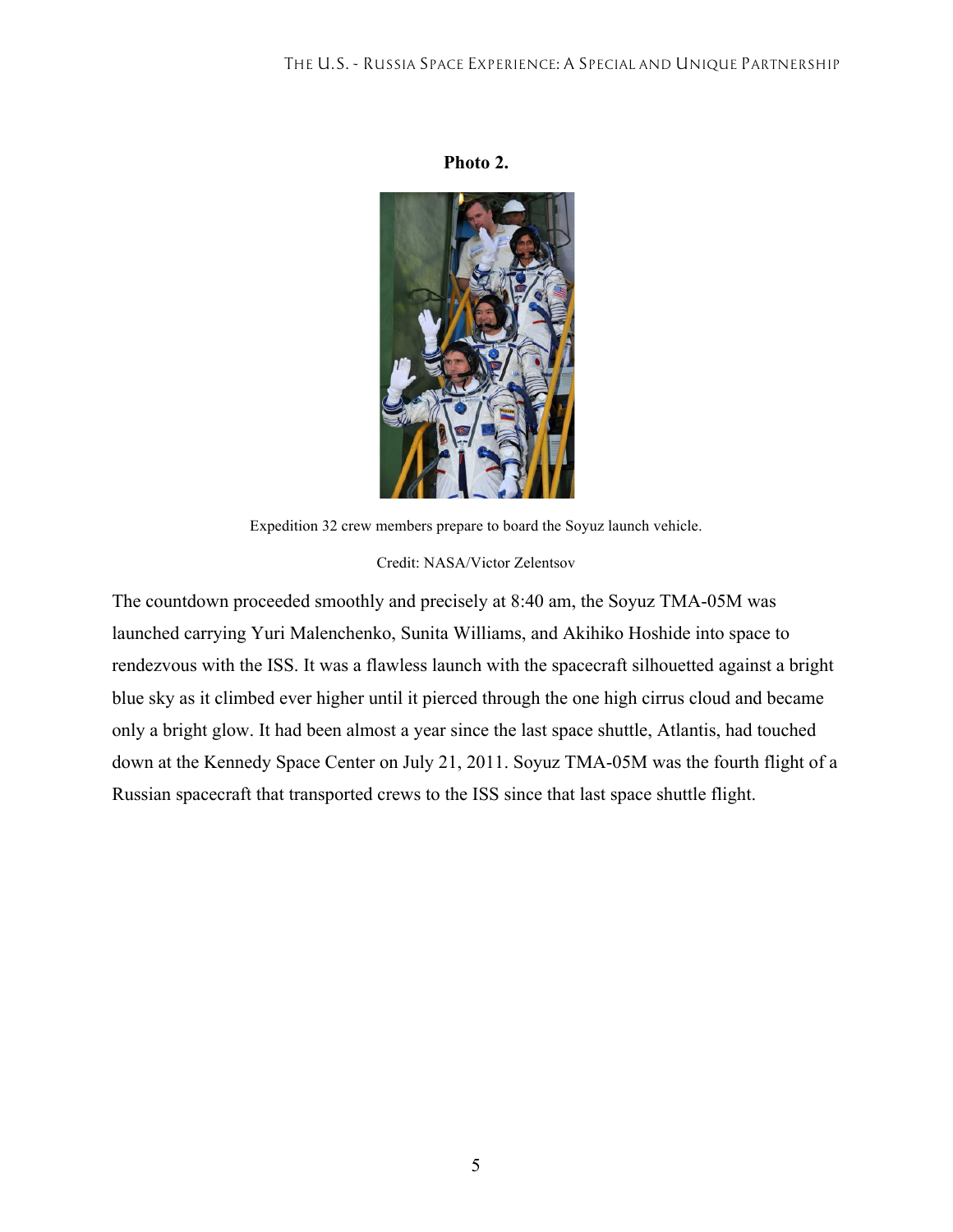

**Photo 3.**

The Soyuz TMA-05M mission lifts off to the ISS. Credit: NASA/Victor Zelentsov

Today, the road to space for the United States and its international partners on the space station goes through Baikonur, Kazakhstan, and its Soyuz launch pad. The Soyuz spacecraft launched that Sunday morning is the only means, other than flying in a Chinese spacecraft, to fly Americans to space. Unfortunately (or fortunately), it will remain this way for a very long time to come. It might not have turned out this way had leadership and vision prevailed.

Another U.S. spacecraft could have been operational seven years before the space shuttle program ended in 2011. However, considering the leadership and vision that did prevail, we are indeed most fortunate to have a partner in Russia that provides the means for U.S. astronauts to continue to fly in space. It is representative of the cooperation in space that was envisioned by a visionary young president, John F. Kennedy, over 50 years ago.

Since I observed that launch on that morning in July, Yuri Malenchenko, Sunita Williams, and Akihiko Hoshide returned from the Station on November 19, 2012, and four more crews have flown to the ISS, with three of those crews also returning successfully to Earth. The flight on October 23, 2012, included American astronaut Kevin Ford and Russian cosmonauts Oleg Novitskiy and Evgeny Tarelkin. A second flight launched from Baikonur on December 19, 2012, carrying the first Canadian commander of the ISS, astronaut Chris Hadfield. That crew included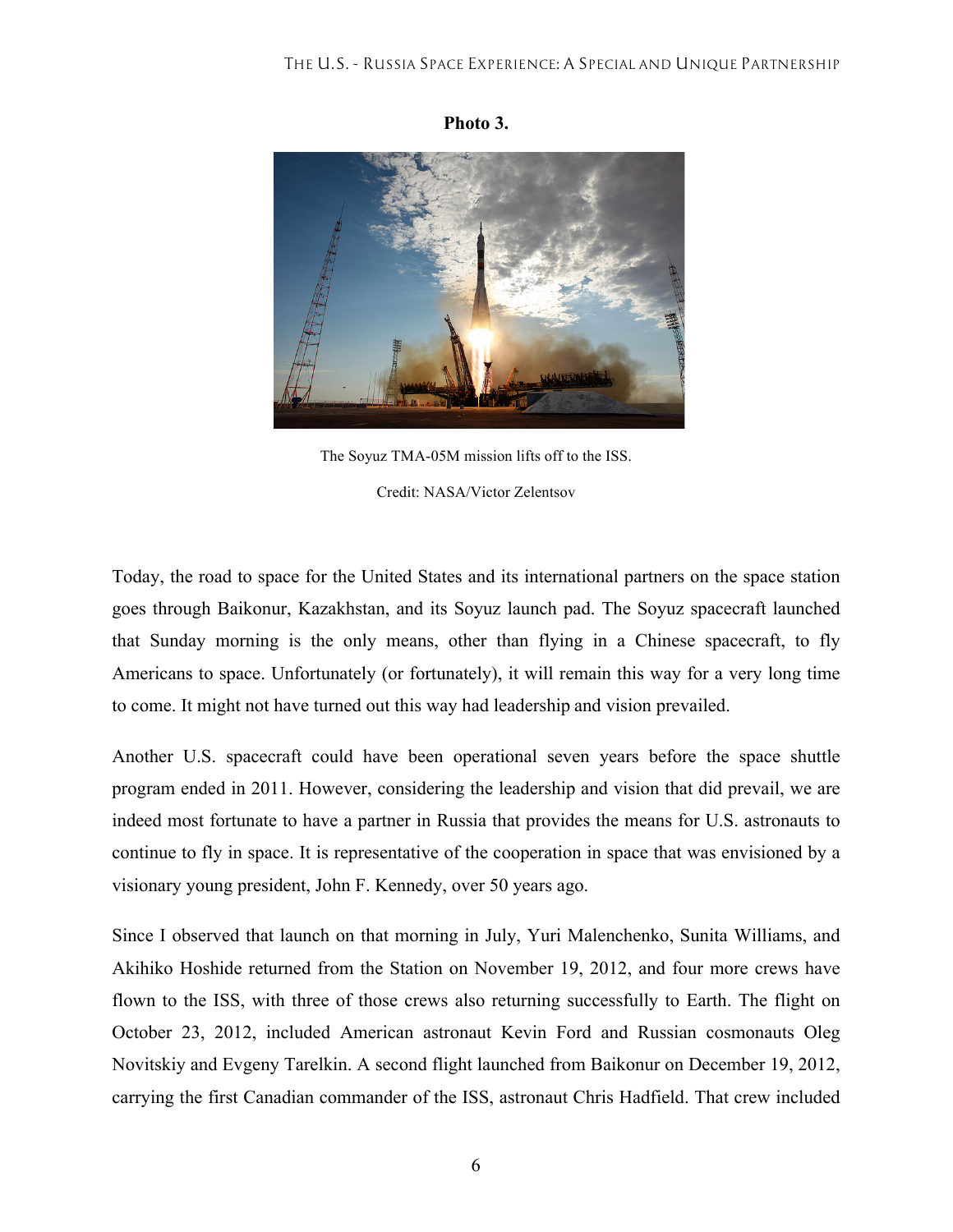American astronaut Tom Marshburn and Russian cosmonaut Roman Romanenko. A subsequent flight on March 28, 2013, carried Pavel Vinogradov, Aleksandr Misurkin, and Christopher Cassidy to the Station. A launch from Baikonur on May 28, 2013, took Fyodor Yurchikhin, Luca Parmitano, and Karen Nyberg to the Station. A total of five American astronauts, including Sunita Williams, have flown to the space station since July 2012, with both Chris Cassidy and Karen Nyberg still on the Station this past July. Cassidy returned to earth on September 11, 2013, along with cosmonauts Pavel Vinogradov and Aleksandr Misurkin. On September 25, 2013, another American astronaut, Mike Hopkins, will be launched from Baikonur, along with two Russian cosmonauts, Soyuz Commander Oleg Kotov and flight engineer Sergey Ryazanskiy. By May 2015, seven more Americans, in addition to Hopkins, will have followed the road to space and the ISS that runs through Star City and Baikonur.

The Russians have proven to be a good partner, and the ISS would not be flying today without their capabilities and their cooperation. They not only provide transportation to and from the space station, but they also provide the Soyuz spacecraft that remains docked to the ISS for six month periods and serves as the rescue vehicle for our astronauts aboard the Station. Now with a crew of six astronauts, they are providing two Soyuz spacecraft to serve as rescue vehicles. Their Progress spacecraft also routinely supports the Station logistically with cargo. They clearly are providing significant support to the ISS. A much different support scenario has evolved with our Russian partnership than the support concept when the Station program was in its infancy in the 1980s. The leadership that conceived and produced the Station program envisioned that the Station elements would be flown to orbit via the space shuttle. The shuttle would then support the Station's orbital assembly and the shuttle would continue to fly astronauts to the Station and support it logistically.

Rescue vehicles, such as the Soyuz spacecraft currently docked to the ISS, and the dual access capability to the Station provided by Russia, were never intended to be a part of the Space Station Freedom program. This optimistic view continued even after the Challenger accident in 1986, which grounded all shuttle flights for almost three years, although concerns were expressed about the lack of a docked rescue vehicle and the dependence on the expected continued availability of the space shuttle. The Aerospace Safety Advisory Panel (ASAP) commented in its 1988 report to NASA that it was concerned about NASA's ability to maintain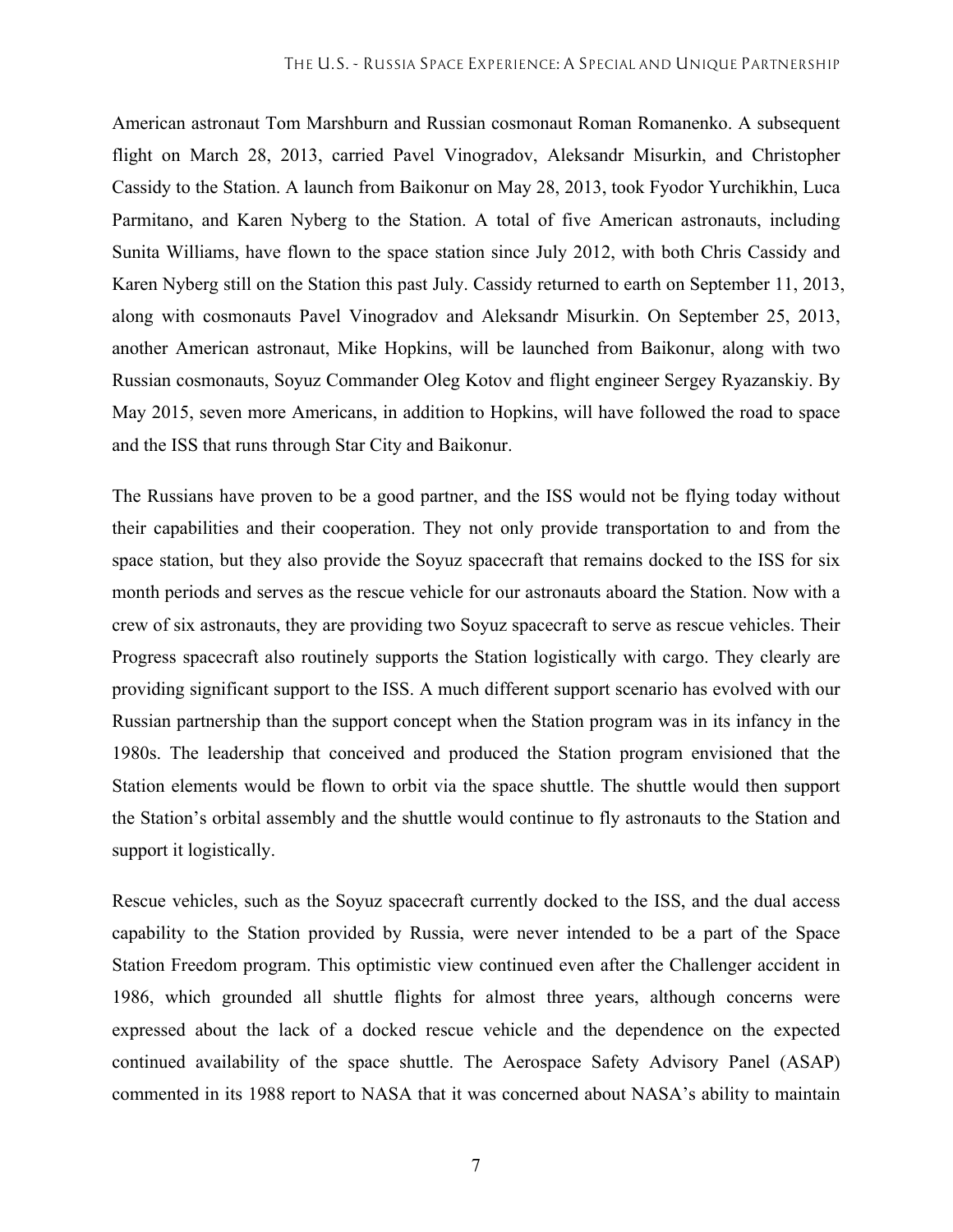the currently manifested launch rate required for assembly of the space station Freedom. The panel felt that depending upon the space shuttle alone to accomplish this task was too risky, and the use of expendable launch vehicles (ELVs) could alleviate pressure to achieve overly optimistic flight rates for the space shuttle. The ASAP in its 1988 report also reiterated its position on assuring the availability of a crew rescue vehicle (CRV), and stated "that a singlepurpose crew rescue vehicle or lifeboat should be an essential part of the space station's design." Such a rescue vehicle was never made a part of the Space Station Freedom design.

By 1988, NASA had formed international partnerships for the Station with Canada, the European Space Agency (ESA), and Japan. However, it wasn't until September 1993, that Vice President Al Gore and Russian Prime Minister Viktor Chernomyrdin announced plans for Russian participation in the ISS. Russia had a great deal to offer the partnership. Its involvement would assure dual access to the Station, and in the event of a problem with the shuttle or the Soyuz launch vehicle, continued access to the Station. Russian involvement also assured the availability of a docked CRV, the Soyuz spacecraft, during manned operations. Dual access and the availability of the Soyuz as a CRV addressed both of the concerns previously identified by the ASAP in its 1988 report. In October 1993, all the space station partners—Canada, the ESA, and Japan—formally extended an invitation to Russia to participate as a partner in the ISS program. The inclination of the ISS was changed to 51.6 degrees in order to ensure their cooperation and launch vehicle support. An inclination of 51.6 degrees is the lowest inclination orbit into which the Russians can directly launch their Soyuz and Progress spacecraft without encountering over flight limitation with their launch vehicles. The new inclination also provided the added benefit that the Station now flew over most of the habitable areas on the Earth. The wisdom of that decision provided the redundancy to ensure the presence of essential capabilities in the face of technical failures. After successive Russian Proton rocket failures in 1999, which temporarily halted Russia launches of ISS components and equipment, the shuttle served as the sole provider of a heavy launch capability.

With the tragic loss of the shuttle Columbia during her voyage home at the end of the STS-107 mission, on February 1, 2003, the U.S. manned space program was essentially grounded for an indefinite period and the construction of the Station was delayed during that period. The benefits of redundant access to the ISS rapidly became apparent. Despite the possibility of leaving the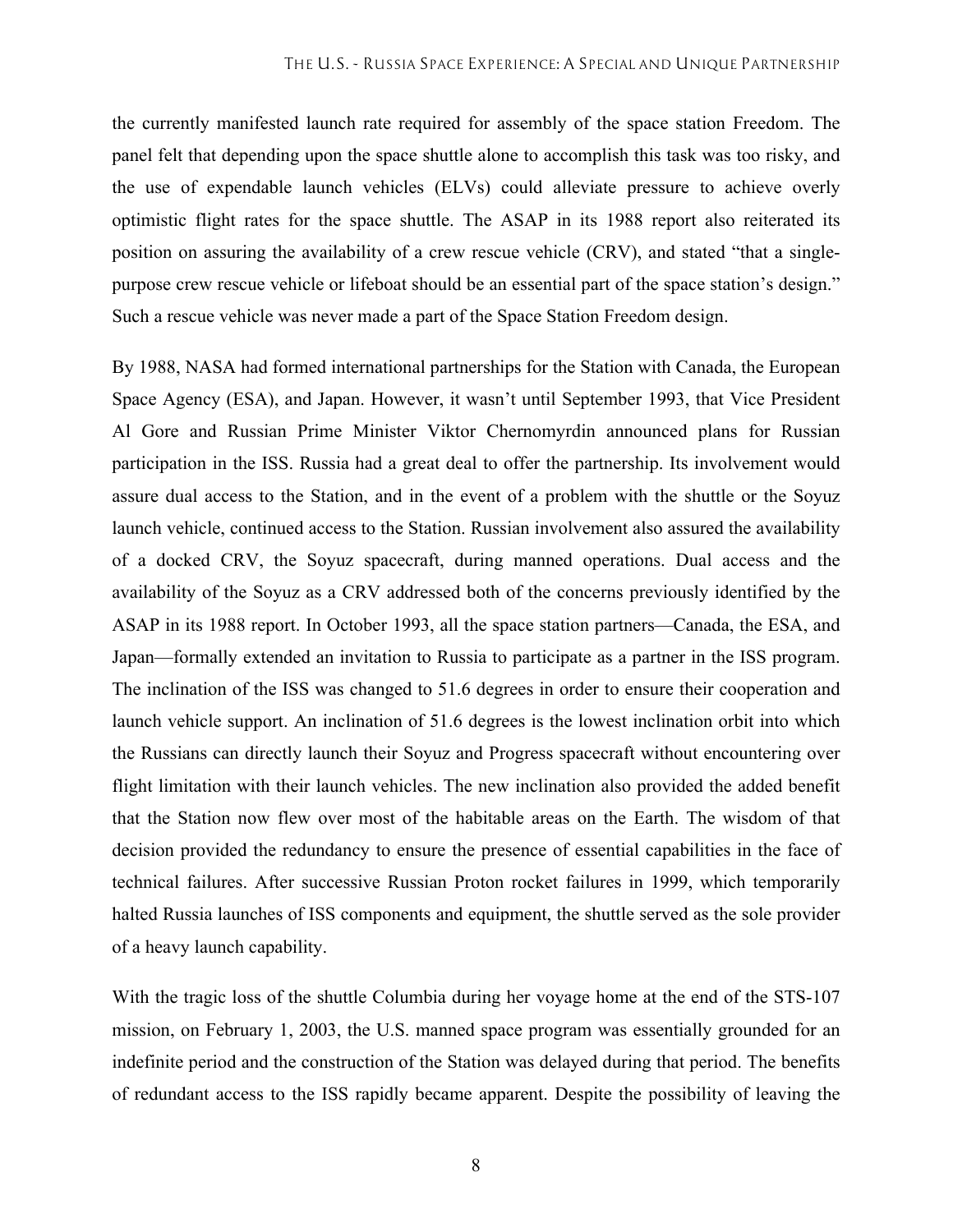Station uninhabited during the hiatus in the U.S. manned space program, Russia committed to keep the outpost manned. The Russian Soyuz spacecraft, having previously played the role of a "lifeboat," re-emerged as the only link to the Station. At the same time, the Russian Progress cargo ships became the only supply line from Earth to the Station. In order to save resources onboard the Station in the absence of the shuttle, partners agreed to reduce the long-duration crews from three to two people. With the demise of the space shuttle in 2011, these Russian capabilities now have become essential for the U.S. human spaceflight program.

When the U.S.-Russian partnership was formed, it consisted of two phases. Phase I provided for U.S. involvement with Russia's ongoing Mir space station program. Phase II covered the two nations working together on the ISS. During Phase I, space shuttles would take part in the transportation of supplies and crews to and from the Mir space station and U.S. astronauts lived on the Mir for extended periods. The shuttle-Mir program proved to be a great learning experience for the U.S., and it would be a major factor in helping to assure the success of the ISS program.

In February 1995, shuttle mission STS-63 rendezvoused with Mir but did not dock. Phase I continued with a total of nine shuttle-Mir docking missions—the first, STS-71, in June 1995 and the last, STS-91, in June 1998. The shuttle rotated crews and delivered supplies and on one mission, STS-74, carried a docking module and a pair of solar arrays to Mir. Various scientific experiments were also conducted, both on shuttle flights and during long-term stays aboard the Mir station. During the course of the shuttle-Mir Phase I program, seven American astronauts flew long-duration flights aboard Mir. The project also saw the launch of two new modules to Mir: Spektr and Priroda. These were used by American astronauts as living quarters and laboratories to conduct the majority of their science aboard the Station. These missions were a great learning experience for the U.S. and Russia on working together as international partners in space. These missions also provided the experience needed to minimize the risks associated with assembling a large space station in orbit, namely the ISS.

On November 20, 1998, the first component of the ISS, the Zarya module, was launched on an unmanned mission. Following this launch, and prior to Expedition 1, there were five manned space shuttle flights and two unmanned Russian flights to the ISS. These flights delivered large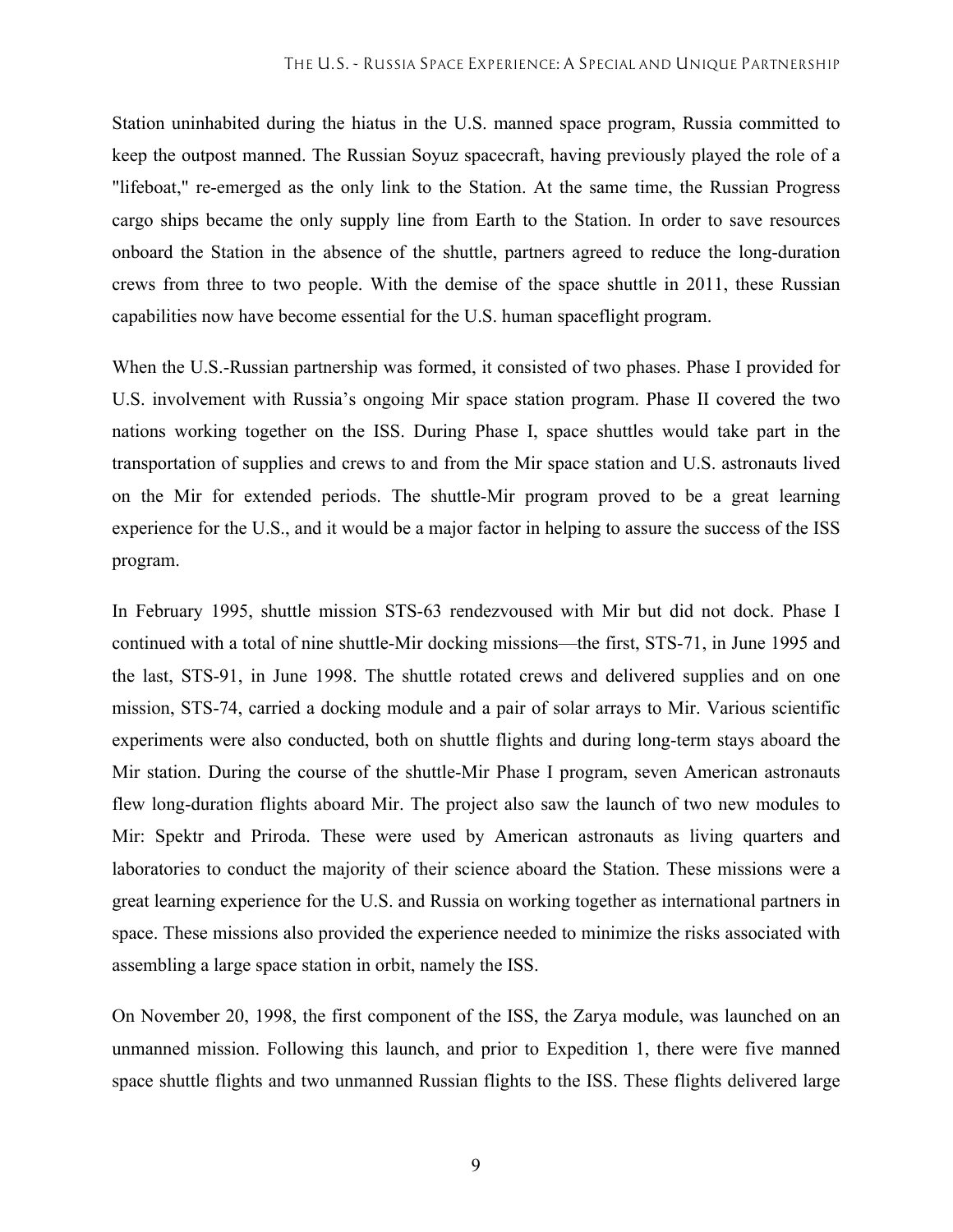modules, the pressurized Unity and Zvezda modules, and the first piece of the integrated truss structure. The manned flights were used for partial assembly of the ISS as well as unpacking supplies and equipment that were being delivered. The first long-duration crew, Expedition 1, launched on October 31, 2000, from Baikonur aboard the Russian spacecraft Soyuz TM-31 and docked with the ISS two days later. The three-person Expedition I crew stayed aboard the Station for 136 days. It was the beginning of what has become an uninterrupted human presence on the. As the space station increased in size and capability, it could support additional crew members and in July 2009, the crews on each expedition mission were increased to six. Because a Soyuz spacecraft can carry only a crew of three, since July 2009, Russia has been providing two Soyuz spacecraft docked to the space station to support the larger crew. As of September 2013, a total of 37 Expedition missions will have been flown to the space station with an average stay time of approximately six months for each crew member.

In an effort to avoid needing a second Soyuz spacecraft should a six-member crew be desired, in early 1995, a small in-house study was initiated at NASA's Johnson Space Center (JSC) to explore the possibility of developing a CRV that would be able to hold up to seven crew members. This new vehicle concept was designated the X-38. The vehicle as conceived and designed could either be taken to the space station in the payload bay of the shuttle or could be launched on an expendable launch vehicle. This study subsequently became a program conducted under the leadership of JSC.

The X-38 design used the wingless lifting body concept originally developed and flown in space by the U.S. Air Force in the mid-1960s. That Air Force vehicle was designated the X-24. With the capability of being launched on an expendable launch vehicle, there was great interest on the part of the ESA. In an unusual move for an X-plane, an offer was made to ESA to become a part of the program and contribute their resources to the development of the spacecraft. Both ESA and the German Space Agency (DLR) subsequently became partners in the program. The X-38 was a smaller version of the 1960s X-24 lifting body and used a parafoil for landing.

Commercial off-the-shelf equipment and components were used for 80 percent of the spacecraft. The vehicle was developed in-house by JSC at a fraction of the cost of previous human space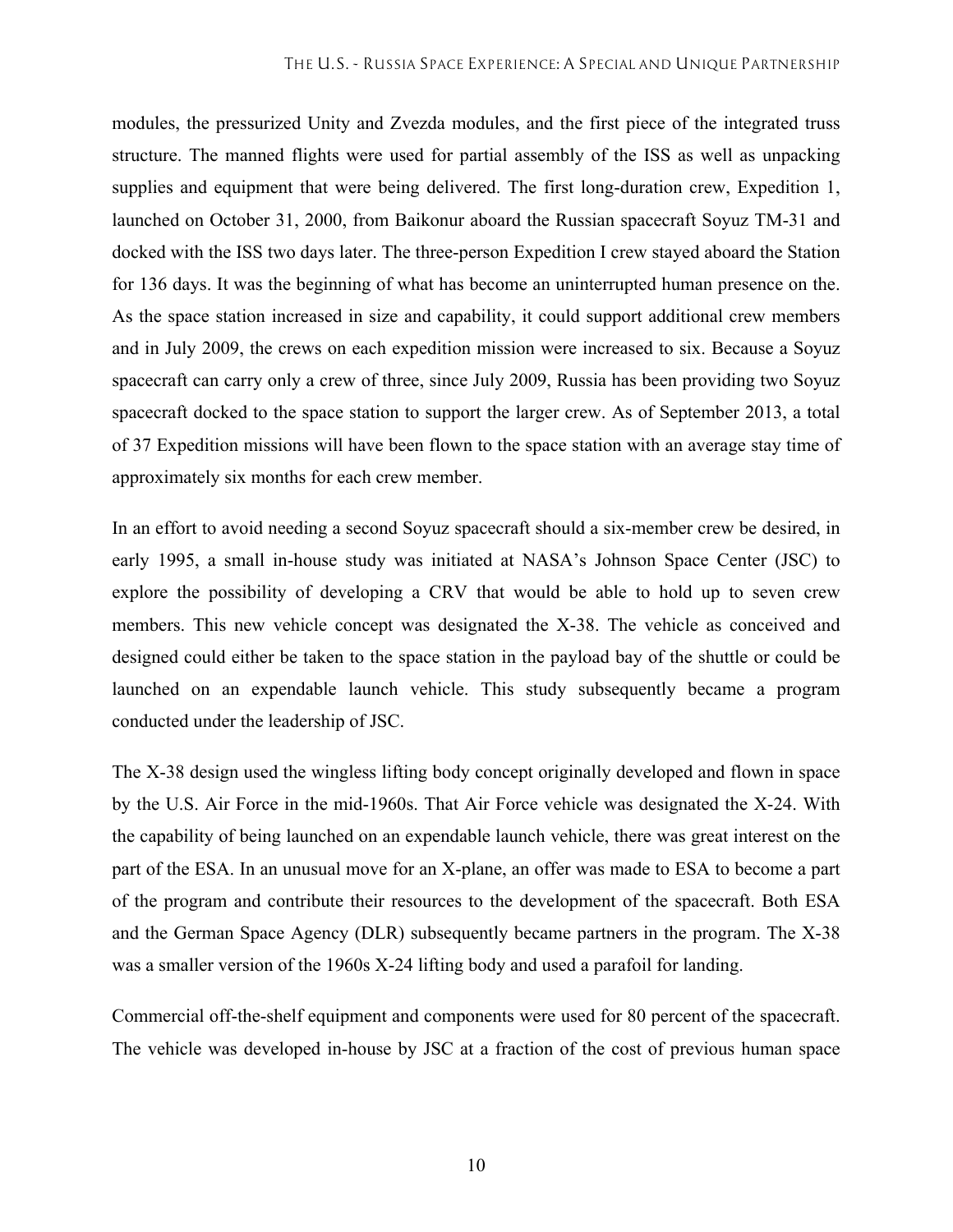vehicles. NASA intended to break all precedents by developing the manned vehicle and delivering four flight units for under \$500 million.



#### **Photo 4.**

The X-38 "lifeboat" flies free from its B-52 mother ship.

#### Credit: NASA

Later, more elaborate life support, altitude control, and avionics systems could be added to the basic airframe to provide a manned spacecraft that could be launched from the Ariane 5, Atlas 2, Delta 3, H-2, Proton, or Zenit launch vehicles. The X-38 was also designed to be able (with a propulsion unit and added systems) to carry crews from Earth orbit to rendezvous with exploration vehicles in higher orbits for flights to the moon. About 100 people worked on the project at JSC, Dryden Flight Research Center (DFRC), and the Langley Research Center in Hampton, Virginia. This was the first time a prototype vehicle had been built-up in-house at JSC rather than by a contractor. It was an approach that had many advantages. By building-up the vehicles in-house, engineers had a better understanding of the problems contractors experienced when they built vehicles for NASA. JSC's X-38 team had a detailed set of requirements for the contractor to use to construct the CRVs for the ISS. This type of hands-on work had been done by the National Advisory Committee on Aeronautics, NASA's predecessor, before the space age began.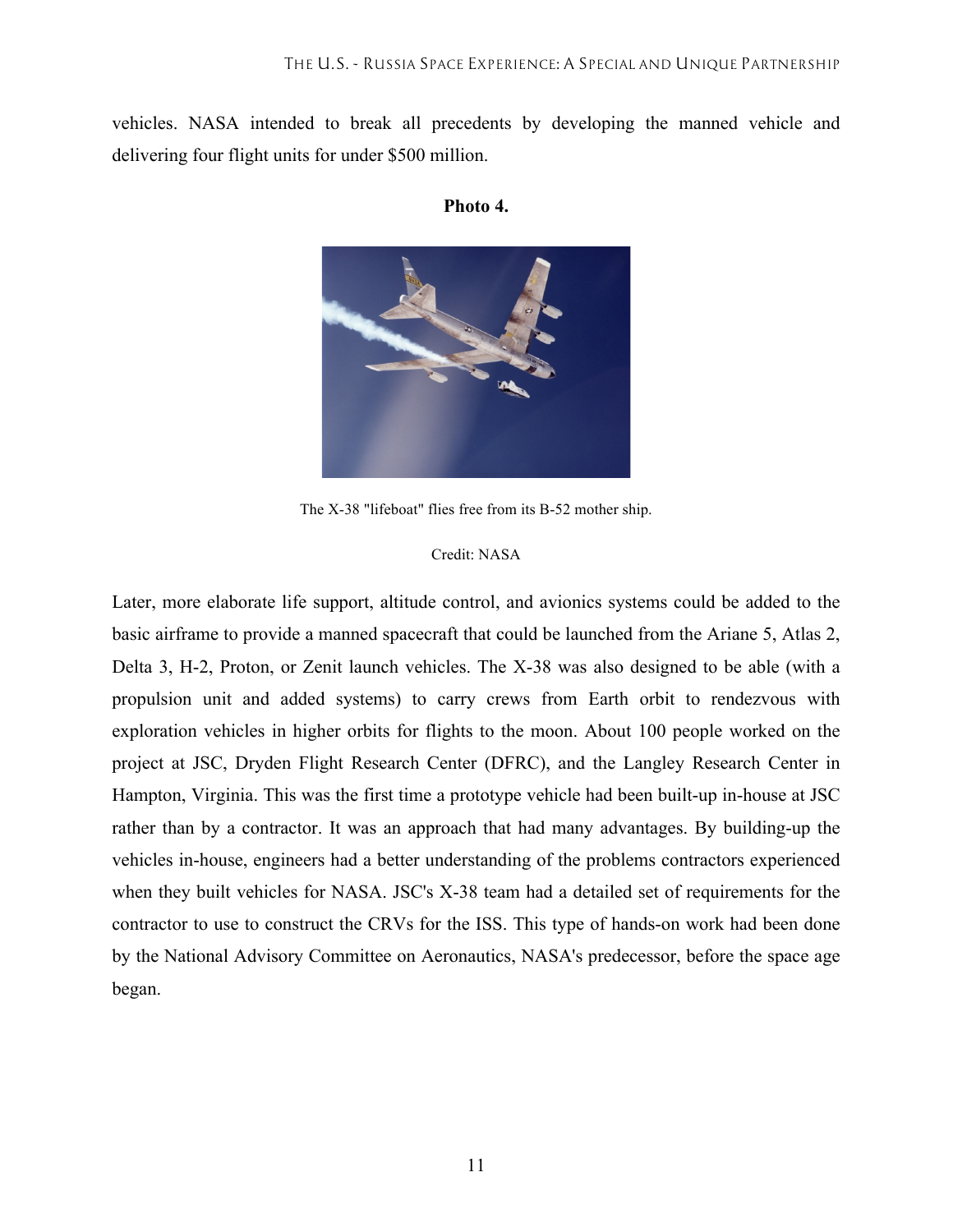#### **Photo 5.**



X-38 sails to a landing at NASA Dryden Flight Research Center.

#### Credit: NASA

In early 1996, a contract was awarded to Scaled Composites, Inc., of Mojave, California, for the construction of three full-scale atmospheric test airframes. The first vehicle airframe was delivered to JSC in September 1996. Engineers at NASA's DFRC in Edwards, California, and JSC in Houston, Texas, were involved in the flight testing of the X-38, the first new human spacecraft built in two decades. Full-scale, unpiloted "captive carry" flight tests began at DFRC in July 1997, with the vehicle flown while attached to NASA's B-52 aircraft. Unpiloted freeflight drop tests from the B-52 began in March 1998. The X-38 CRV was targeted to begin operations aboard the ISS in 2004, seven years before the end of the space shuttle program. On March 5, 1999, the X-38 successfully deployed its parafoil, tested the rudders and flaps, and glided to a landing on the lakebed after a nine-minute flight. On November 2, 2000, the updated vehicle was successfully drop-tested over Edwards Air Force Base. On its first flight in space, an unmanned X-38 vehicle was to be deployed from a space shuttle and descend to a landing on Earth. The X-38 CRV was targeted to begin operations aboard the ISS in time to support a larger Station crew of six astronauts and cosmonauts. On April 29, 2002, NASA announced the cancellation of the X-38 program. The first X-38 to be tested in space was nearing completion.

Two years later, in January 2004, President George W. Bush announced a new program to carry Americans back to the moon as early as 2015 and to establish a long-term base there as an eventual springboard to Mars and beyond. The ISS would continue and its assembly would be completed. Following its completion, the space shuttle fleet would be retired in 2010. The die